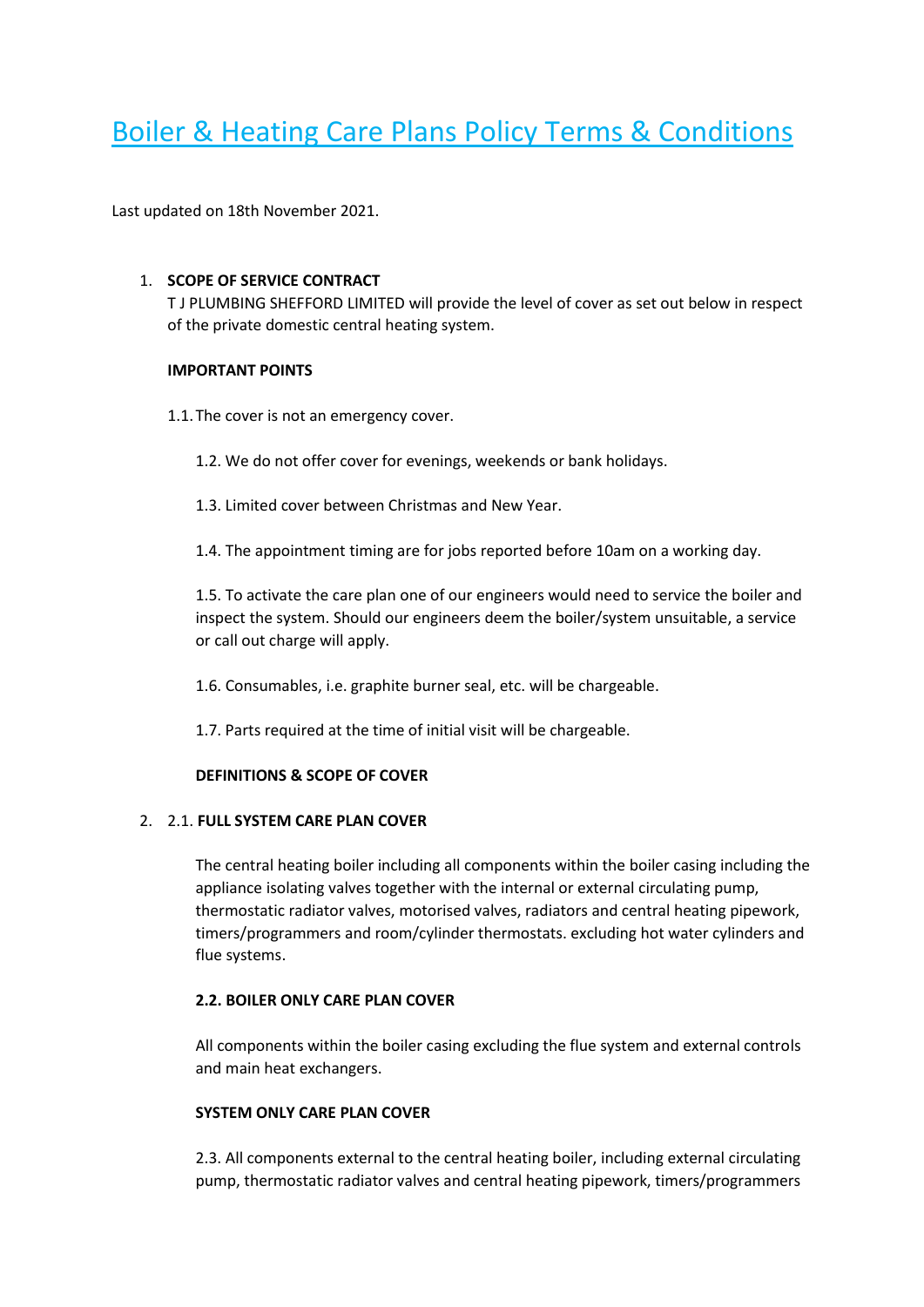and room/cylinder thermostats, motorised valves, radiators, excluding hot water cylinders and flue systems.

## 2.4. **BOILER SERVICE CARE PLAN COVER**

This cover includes a service or safety check on the boiler and does not include the cost of parts and labour.

**3. LEVEL OF COVER** T J PLUMBING SHEFFORD LIMITED Care Plans Terms & Conditions Page 2 of 6

## **3.1. PRIORITY ATTENTION**

T J PLUMBING SHEFFORD LIMITED will endeavour, subject to workload and labour availability, to call the same day (Monday - Friday, excluding bank holidays, etc.) in response to any breakdown or failure of the central heating system.

3.2.

**SAFETY CHECK** At the same time as the annual service visit a Service Engineer will check the safe operation of the appliances specified.

#### **3.2. ANNUAL VISIT**

A Service Engineer will inspect the appliances specified once a year and clean and adjust them as necessary.

#### **3.4. BREAKDOWN FREE LABOUR & PARTS**

No charge will be made in respect of labour or parts and materials used in repairing any reported fault, unless not included under the care plan. 3.5.

#### **GUARANTEED CALL OUT TIME**

The office must have received your visit request before 10am on a working day to qualify for the guarantee of time in contract otherwise from 9am following day, subject to availability.

## **4. PERIOD OF SERVICE CONTRACT**

4.1. The Service Contract is valid for one year from the date of the service.

4.2. If paying monthly a minimum of 12 monthly payments are required, in any one year.

4.3. If the monthly direct debit is cancelled during the contract period, the outstanding will be invoiced for full payment.

#### **5. PAYMENT & RENEWAL**

5.1. Payment for the Service Contract is made by a recurring annual payment or monthly payments. All payments are collected via Direct Debit with GoCardless.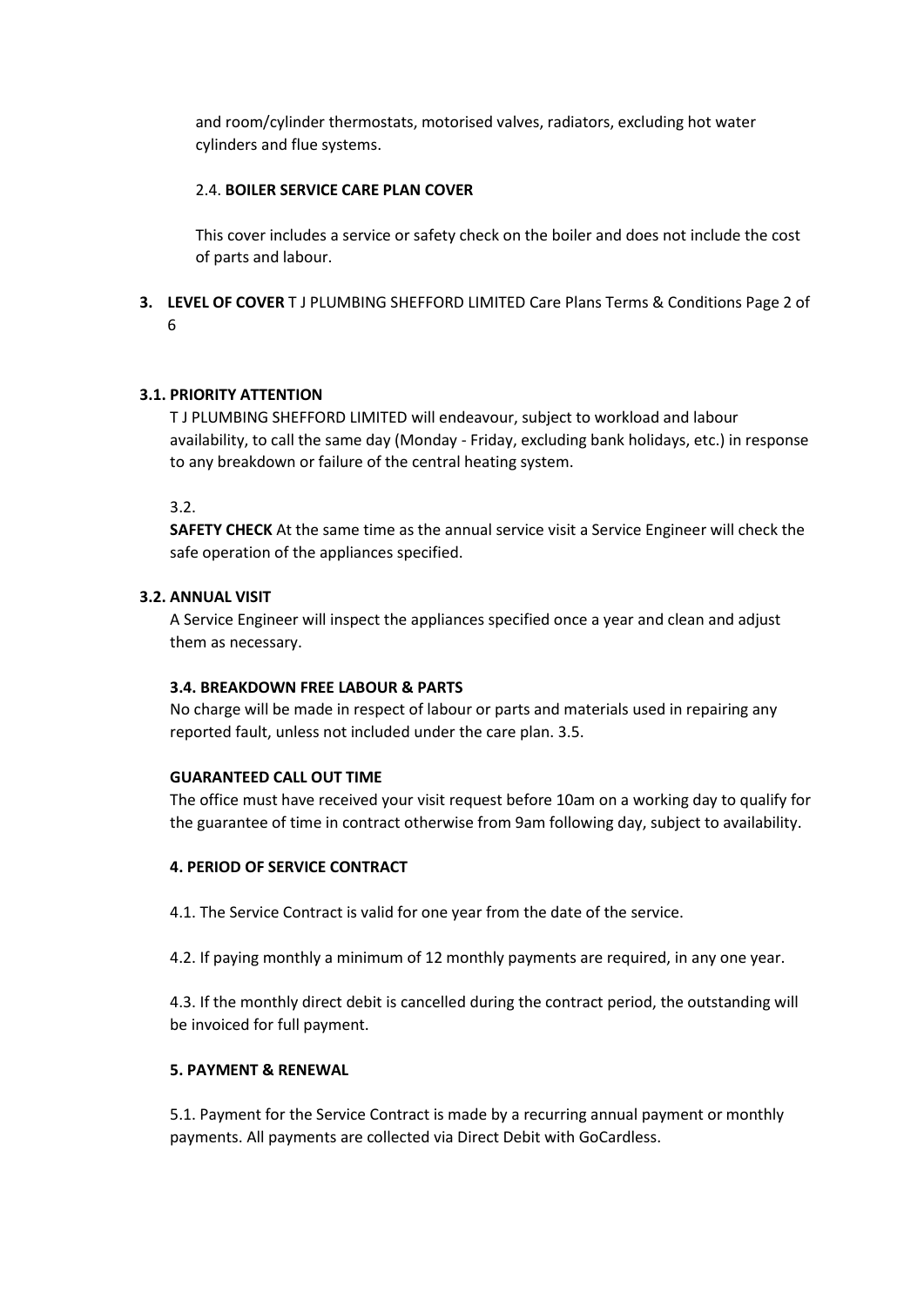5.2. The renewal date of the Service Contract will be the yearly anniversary of the date the Service Contract was first taken out. Notification of the renewal will be sent in advance. 5.3. T J PLUMBING SHEFFORD LIMITED, at its discretion, may refuse to offer renewal of any Service Contract.

## **6. CHANGE OF OWNERSHIP**

6.1. If the ownership of the premises in which the appliance(s) covered by this Service Contract changes the new owner shall have the benefit of the Service Contract for the remainder of the period for which the payment has been paid.

6.2. No refund will be made for the unexpired part of any Service Contract. T J PLUMBING SHEFFORD LIMITED Care Plans Terms & Conditions Page 3 of 6

# **7. PROVISION OF SPARE PARTS**

7.1. T J PLUMBING SHEFFORD LIMITED may supply and fit adequate replacement parts or components which are not the same as the parts being replaced.

7.2. T J PLUMBING SHEFFORD LIMITED shall not be held responsible for any delay in the provision of spare parts by suppliers and we only fit parts from our local trusted suppliers.

# **8. REPLACEMENT OF CENTRAL HEATING APPLIANCE OR OTHER APPLIANCES**

8.1. This Service Contract does not include the replacement of the central heating appliance or other appliance(s) in the event of spare parts or components not being reasonably available. Or the unreliability of the appliance. Main heat exchangers are not coved.

## **9. CONDITION OF THE CENTRAL HEATING SYSTEM OR OTHER GAS APPLIANCES**

9.1. Acceptance of a central heating system or any other appliance(s) or system components onto a Service Contract does not imply that it is installed satisfactorily or to the prevailing standards of T J PLUMBING SHEFFORD LIMITED. T J PLUMBING SHEFFORD LIMITED will not accept responsibility for any inadequacy attributable to the original design and makes no warranty as to fitness for purpose or condition.

9.2. At the time of the first service visit, T J PLUMBING SHEFFORD LIMITED reserves the right to cancel the Contract and refund any monies paid for reasons of safety, accessibility for servicing or nonavailability of spare parts.

## **10. USE OF SUB-CONTRACTORS**

10.1. T J PLUMBING SHEFFORD LIMITED reserves the right to use subcontractors to carry out all or any part of the services provided under this Service Contract.

## **11. LIMITATION OF OBLIGATIONS**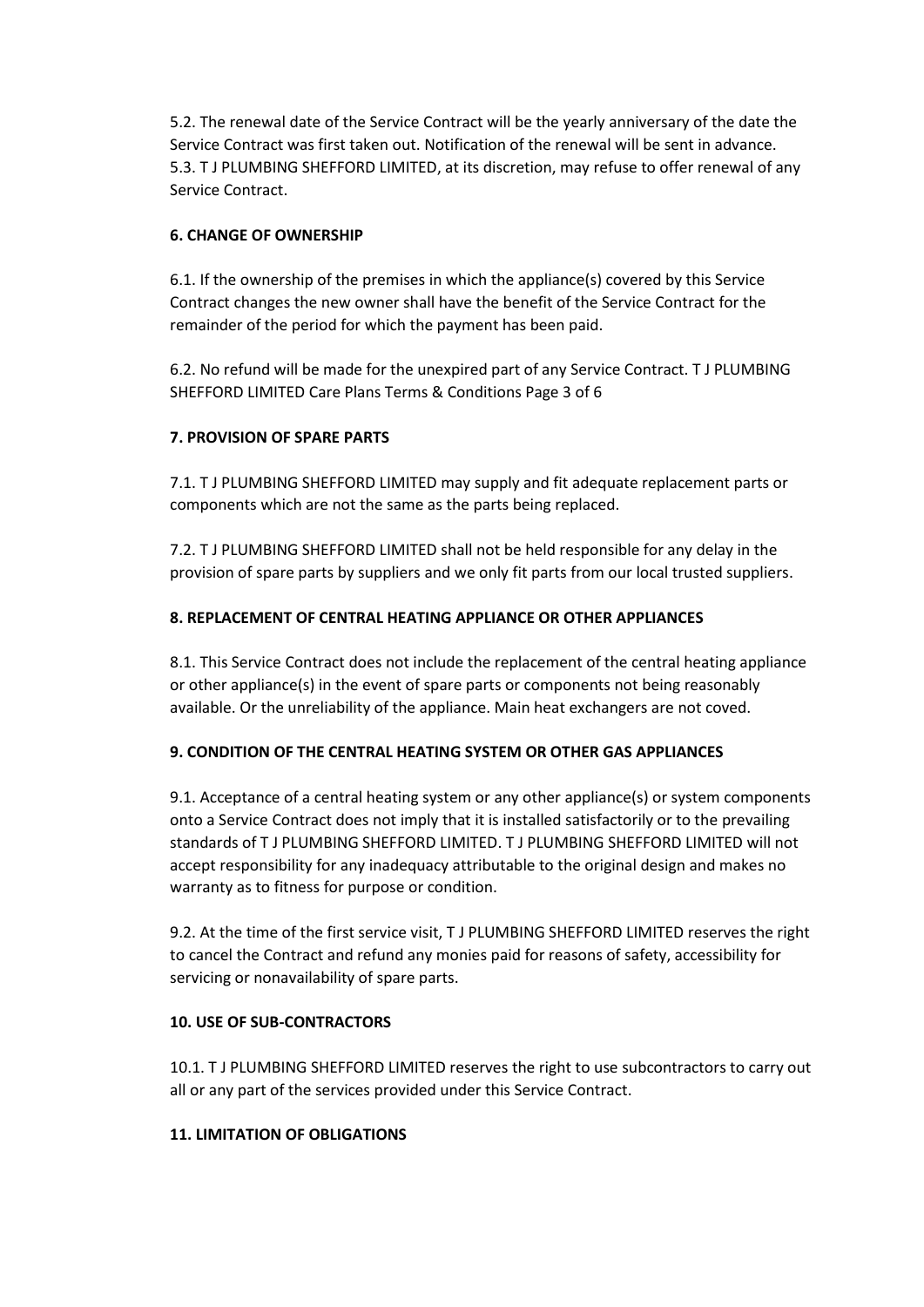11.1. T J PLUMBING SHEFFORD LIMITED shall not be liable if it is unable to carry out its obligations under the Service Contract due to industrial disputes or force majeure. T J PLUMBING SHEFFORD LIMITED shall not be liable for the cost of temporary secondary heating. Or any expenses or temporary accommodation costs.

## **12. PLAN DEPENDANT**

The following are excluded from this Service Contract: Adjustment to time and temperature controls.

12.1. Call outs during the evening, weekends and bank holidays

12.2. The whole flue system or any part of the flue system and its connections/seals

12.4. Electrical elements in radiators.

12.5. The gas supply pipe and the size of the pipe. T J PLUMBING SHEFFORD LIMITED Care Plans Terms & Conditions Page 4 of 6

12.6. A replacement boiler if the existing boiler is beyond economical repair

12.7. Replacing or topping up your system inhibitor unless we've removed it

12.8. Plumbing work to hot, cold or wastewater pipes.

12.9. Plumbing items such as showers and taps

12.10. Resetting your controls or replacing the batteries

12.11. Any parts that are designed specifically for underfloor heating

12.12. Supply of curved or designer radiators

12.13. Costs arising from the failure of the appliance or a component under the cover, including damage caused by water leaks.

12.14. The replacement of decorative parts.

12.15. Any defect or adequacy attributable to the original design of the gas central heating system/appliances.

12.16. The fabric of the building or pipework and flue pipework buried in it.

12.17. Any defect caused through malicious or willful action, negligence or third-party interference.